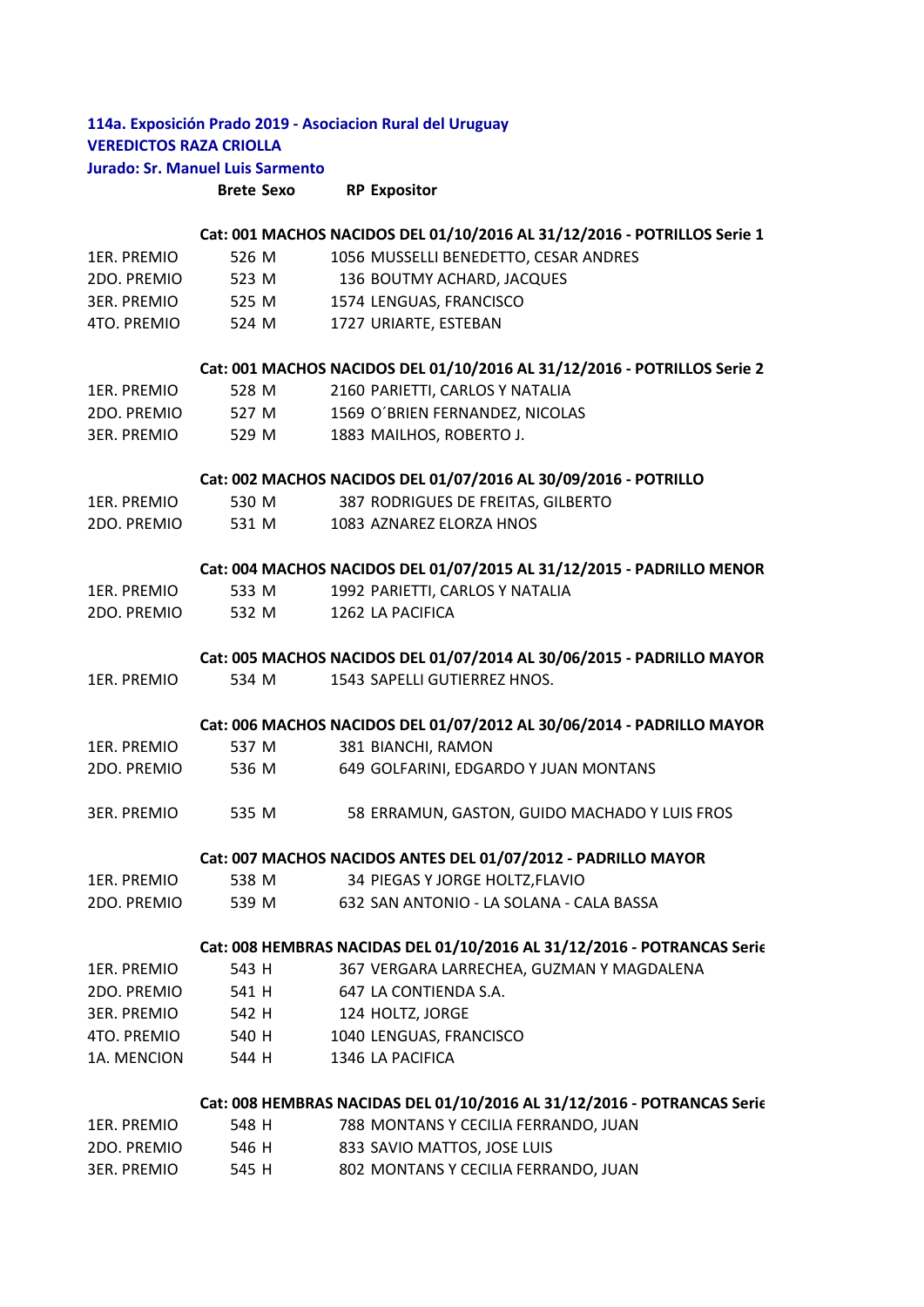| 4TO. PREMIO | 549 H             | 185 RUI AFONSO P. SA Y LAURA F. RADUNZ SA                              |
|-------------|-------------------|------------------------------------------------------------------------|
| 1A. MENCION | 547 H             | 1745 SAPELLI GUTIERREZ HNOS.                                           |
|             |                   | Cat: 009 HEMBRAS NACIDAS DEL 01/07/2016 AL 30/09/2016 - POTRANCAS      |
| 1ER. PREMIO | 550 H             | 1074 AZNAREZ ELORZA HNOS                                               |
|             |                   |                                                                        |
|             |                   | Cat: 013 HEMBRAS NACIDAS DEL 01/07/2015 AL 31/12/2015 - YEGUA MENOR S( |
| 1ER. PREMIO | 551 H             | 737 URIARTE BREGANTE, MARCOS                                           |
| 2DO. PREMIO | 552 H             | 2094 BURJEL PARIETTI HNOS.                                             |
| 3ER. PREMIO | 554 H             | 59 LYRINEL S.A.                                                        |
| 4TO. PREMIO |                   | 553 H 562 SAN ANTONIO SOCIEDAD CIVIL                                   |
|             |                   | Cat: 013 HEMBRAS NACIDAS DEL 01/07/2015 AL 31/12/2015 - YEGUA MENOR S( |
| 1ER. PREMIO | 555 H             | 82 PIEGAS Y JORGE HOLTZ, FLAVIO                                        |
| 2DO. PREMIO | 557 H             | 349 RODRIGUES DE FREITAS, GILBERTO                                     |
| 3ER. PREMIO | 556 H             | 47 LYRINEL S.A.                                                        |
|             |                   | Cat: 014 HEMBRAS NACIDAS DEL 01/07/2014 AL 30/06/2015 - YEGUA MAYOR    |
| 1ER. PREMIO | 561 H             | 1339 GREEN BELT S.A.                                                   |
| 2DO. PREMIO | 562 H             | 1881 PARIETTI HENDERSON, NATALIA                                       |
|             | 563 H             | 1287 GREEN BELT S.A.                                                   |
| 3ER. PREMIO |                   |                                                                        |
|             |                   | Cat: 015 HEMBRAS NACIDAS DEL 01/07/2012 AL 30/06/2014 - YEGUA MAYOR    |
| 1ER. PREMIO | 564 H             | 1851 PARIETTI, CARLOS Y NATALIA                                        |
|             |                   | Cat: 016 HEMBRAS NACIDAS ANTES DEL 01/07/2015 (C/ CERTIFICADO DE PREÑE |
|             | <b>MAYOR</b>      |                                                                        |
| 1ER. PREMIO | 565 H             | <b>5 RECAREY E HIJOS</b>                                               |
|             |                   | Cat: 020 MACHOS NACIDOS DEL 01/10/2018 AL 31/12/2018 - INCENTIVO MENO  |
| 1ER. PREMIO | 567 M             | 29 HOLTZ, JORGE                                                        |
| 2DO. PREMIO |                   | 566 M 52 SOUZA ECHENIQUE HNOS.                                         |
|             |                   | Cat: 024 MACHOS NACIDOS DEL 01/10/2017 AL 31/12/2017 - INCENTIVO MAYO  |
| 1ER. PREMIO | 570 M             | 143 PIEGAS MARTINI, FLAVIO V.                                          |
| 2DO. PREMIO |                   | 569 M 619 SAN ANTONIO SOCIEDAD CIVIL                                   |
| 3ER. PREMIO | 571 M             | 1402 LA PACIFICA                                                       |
| 4TO. PREMIO | 568 M             | <b>10 RECAREY E HIJOS</b>                                              |
|             |                   | Cat: 029 INCENTIVO MENOR HEMBRAS NAC. DEL 01/07/2018 AL 30/09/2018     |
| 1ER. PREMIO | 572 H             | 42 BOUTMY ACHARD, JACQUES                                              |
|             |                   |                                                                        |
|             |                   | Cat: 032 INCENTIVO MAYOR HEMBRAS NAC. 01/10/2017 AL 31/12/2017         |
| 1ER. PREMIO | 574 H             | 263 DELUCCHI Y OTROS, ANDREA                                           |
| 2DO. PREMIO | 577 H             | 50 RIANI PAFIADACHE, GABRIEL                                           |
|             | 3ER. PREMIO 576 H | 1859 HOLTZ, JORGE                                                      |
| 4TO. PREMIO | 573 H             | 1423 LA PACIFICA                                                       |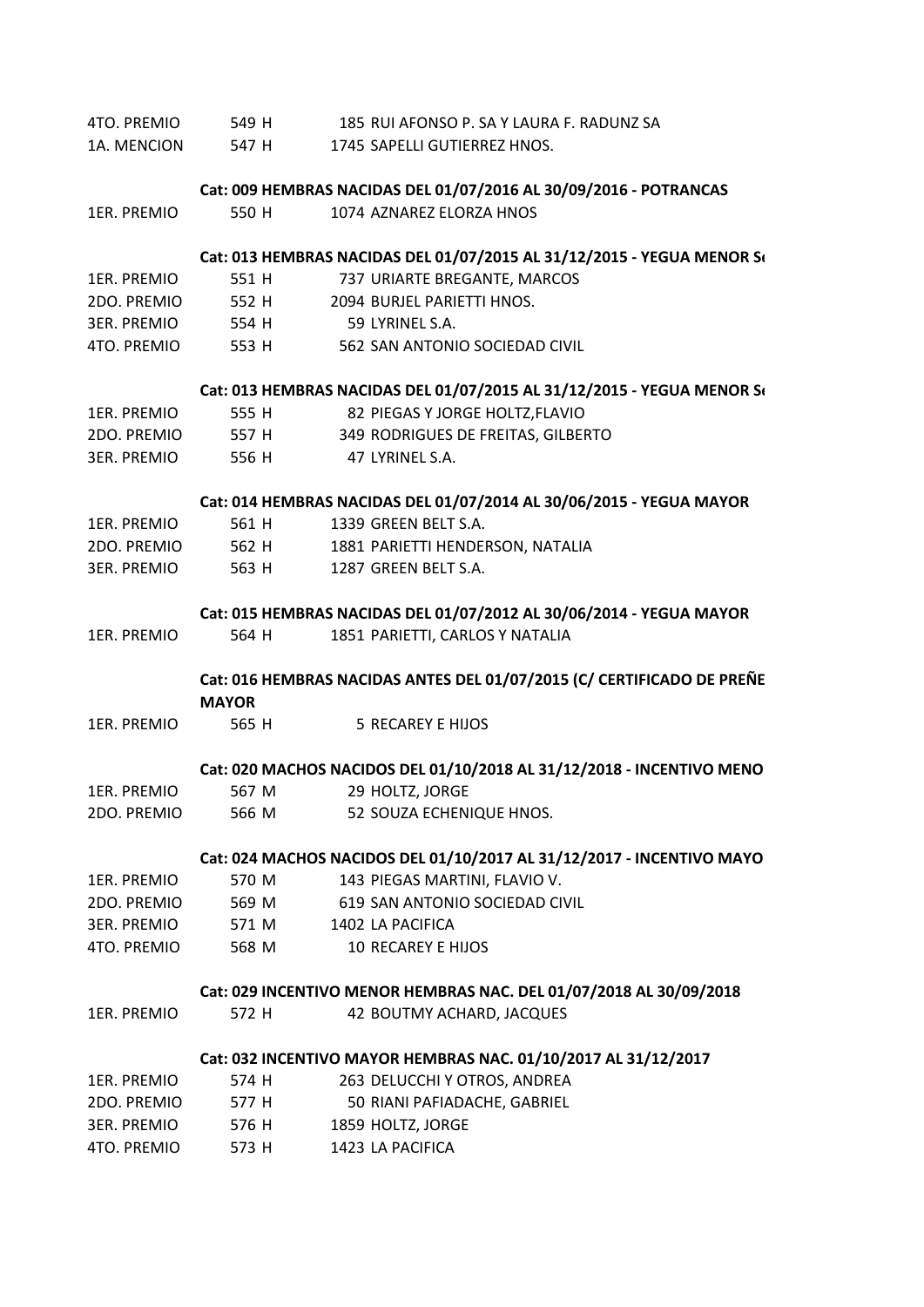528 M 2160 PARIETTI, CARLOS Y NATALIA 530 M 387 RODRIGUES DE FREITAS, GILBERTO 526 M 1056 MUSSELLI BENEDETTO, CESAR ANDRES 523 M 136 BOUTMY ACHARD, JACQUES 533 M 1992 PARIETTI, CARLOS Y NATALIA 532 M 1262 LA PACIFICA 538 M 34 PIEGAS Y JORGE HOLTZ,FLAVIO 534 M 1543 SAPELLI GUTIERREZ HNOS. 537 M 381 BIANCHI, RAMON 536 M 649 GOLFARINI, EDGARDO Y JUAN MONTANS 548 H 788 MONTANS Y CECILIA FERRANDO, JUAN 546 H 833 SAVIO MATTOS, JOSE LUIS 543 H 367 VERGARA LARRECHEA, GUZMAN Y MAGDALENA 550 H 1074 AZNAREZ ELORZA HNOS 555 H 82 PIEGAS Y JORGE HOLTZ,FLAVIO 557 H 349 RODRIGUES DE FREITAS, GILBERTO 551 H 737 URIARTE BREGANTE, MARCOS 552 H 2094 BURJEL PARIETTI HNOS. 561 H 1339 GREEN BELT S.A. 562 H 1881 PARIETTI HENDERSON, NATALIA 564 H 1851 PARIETTI, CARLOS Y NATALIA 563 H 1287 GREEN BELT S.A. 567 M 29 HOLTZ, JORGE 566 M 52 SOUZA ECHENIQUE HNOS. **TERCER MEJOR YEGUA MAYOR CUARTA MEJOR YEGUA MAYOR CAMPEON INCENTIVO MENOR MACHOS RESERVADO CAMPEON INCENTIVO MENOR MACHOS CAMPEONA YEGUA MENOR RESERVADA CAMPEONA YEGUA MENOR TERCER MEJOR YEGUA MENOR CUARTA MEJOR YEGUA MENOR CAMPEONA YEGUA MAYOR RESERVADA CAMPEONA YEGUA MAYOR TERCER MEJOR PADRILLO MAYOR CUARTO MEJOR PADRILLO MAYOR CAMPEONA POTRANCA RESERVADA CAMPEONA POTRANCA TERCER MEJOR POTRANCA CUARTA MEJOR POTRANCA TERCER MEJOR POTRILLO CUARTO MEJOR POTRILLO CAMPEON PADRILLO MENOR RESERVADO CAMPEON PADRILLO MENOR CAMPEON PADRILLO MAYOR RESERVADO CAMPEON PADRILLO MAYOR CAMPEON POTRILLO RESERVADO CAMPEON POTRILLO**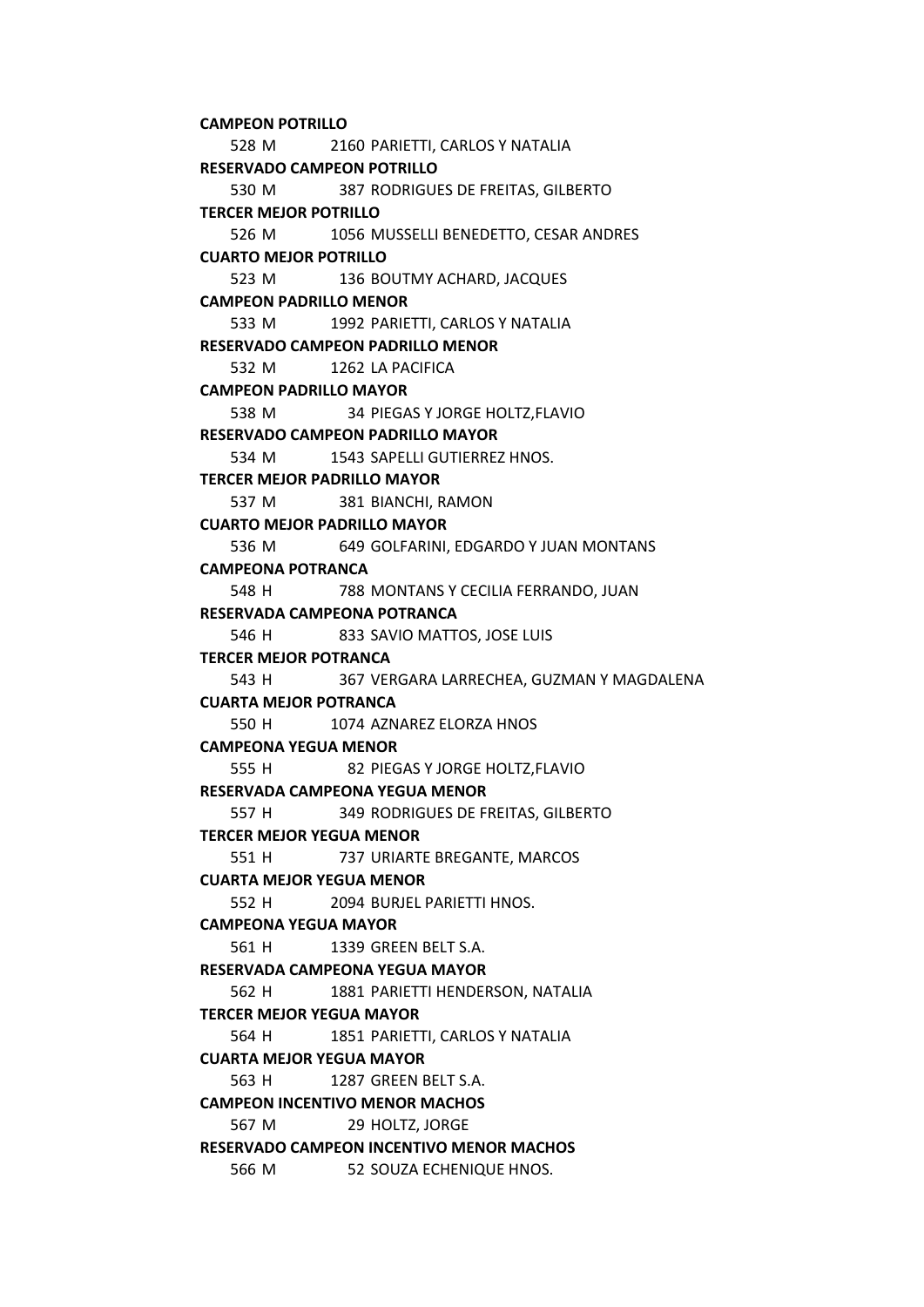**CAMPEON INCENTIVO MAYOR MACHOS** 

570 M 143 PIEGAS MARTINI, FLAVIO V. 569 M 619 SAN ANTONIO SOCIEDAD CIVIL **RESERVADO CAMPEON INCENTIVO MAYOR MACHOS** 

**CAMPEONA INCENTIVO MENOR HEMBRAS** 

572 H 42 BOUTMY ACHARD, JACQUES

**CAMPEONA INCENTIVO MAYOR HEMBRAS** 

574 H 263 DELUCCHI Y OTROS, ANDREA

**RESERVADA CAMPEONA INCENTIVO MAYOR HEMBRAS** 

577 H 50 RIANI PAFIADACHE, GABRIEL

## **GRAN CAMPEON MACHO**

538 M 34 PIEGAS Y JORGE HOLTZ,FLAVIO **RESERVADO GRAN CAMPEON MACHO** 

528 M 2160 PARIETTI, CARLOS Y NATALIA **TERCER MEJOR MACHO** 

534 M 1543 SAPELLI GUTIERREZ HNOS.

## **CUARTO MEJOR MACHO**

530 M 387 RODRIGUES DE FREITAS, GILBERTO

## **GRAN CAMPEONA HEMBRA**

555 H 82 PIEGAS Y JORGE HOLTZ,FLAVIO

#### **RESERVADA GRAN CAMPEONA HEMBRA**

548 H 788 MONTANS Y CECILIA FERRANDO, JUAN

#### **TERCER MEJOR HEMBRA**

546 H 833 SAVIO MATTOS, JOSE LUIS

## **CUARTA MEJOR HEMBRA**

557 H 349 RODRIGUES DE FREITAS, GILBERTO

555 H 82 PIEGAS Y JORGE HOLTZ,FLAVIO **Al Mejor Reproductor Criollo sin distincion de Sexo ‐ Premio Asoc. Rural del Urug**

#### **MEJOR CABEZA**

538 M 34 PIEGAS Y JORGE HOLTZ,FLAVIO

#### **MEJORES APLOMOS**

538 M 34 PIEGAS Y JORGE HOLTZ,FLAVIO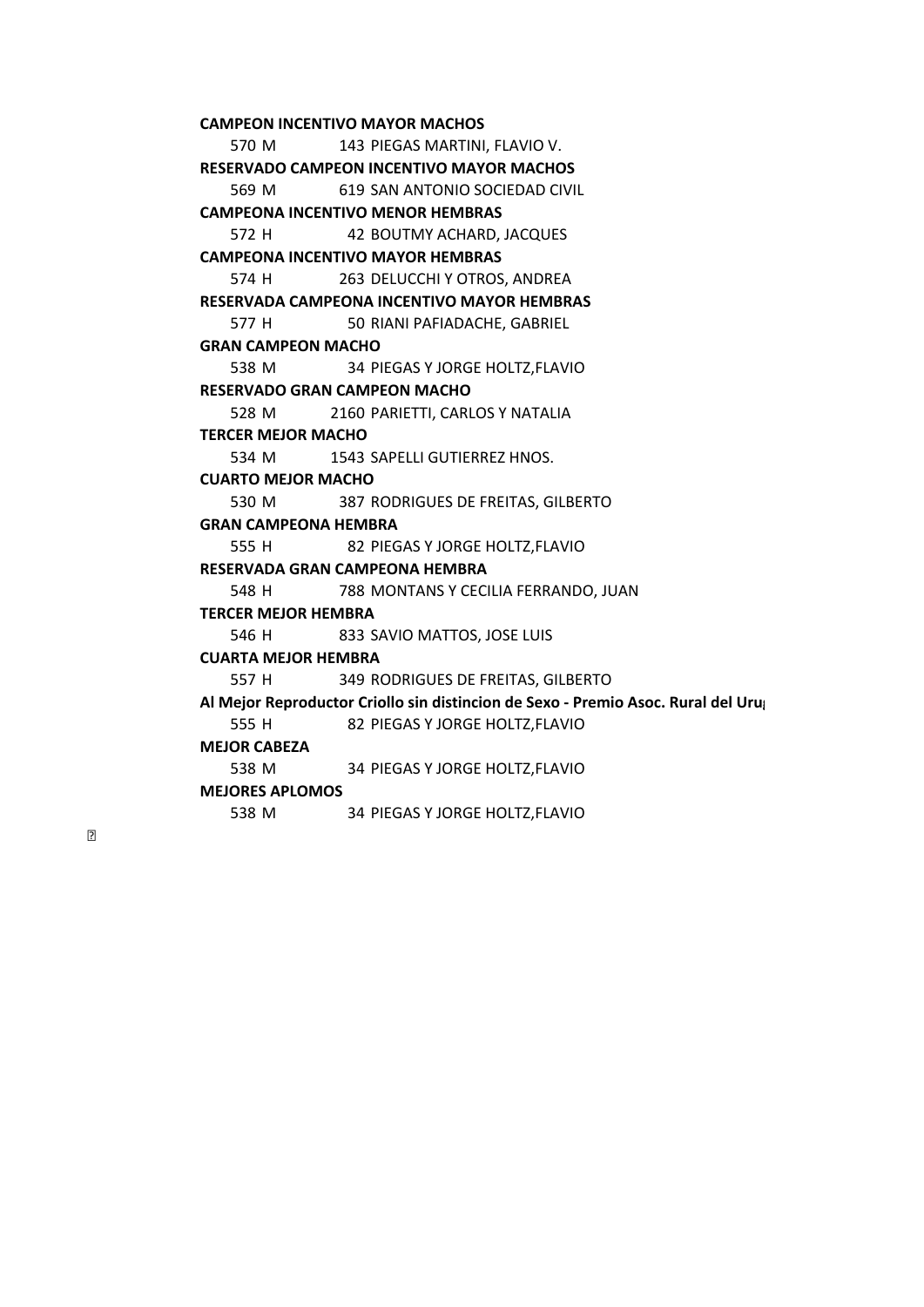$\frac{1}{2}$ 

 $\div$  2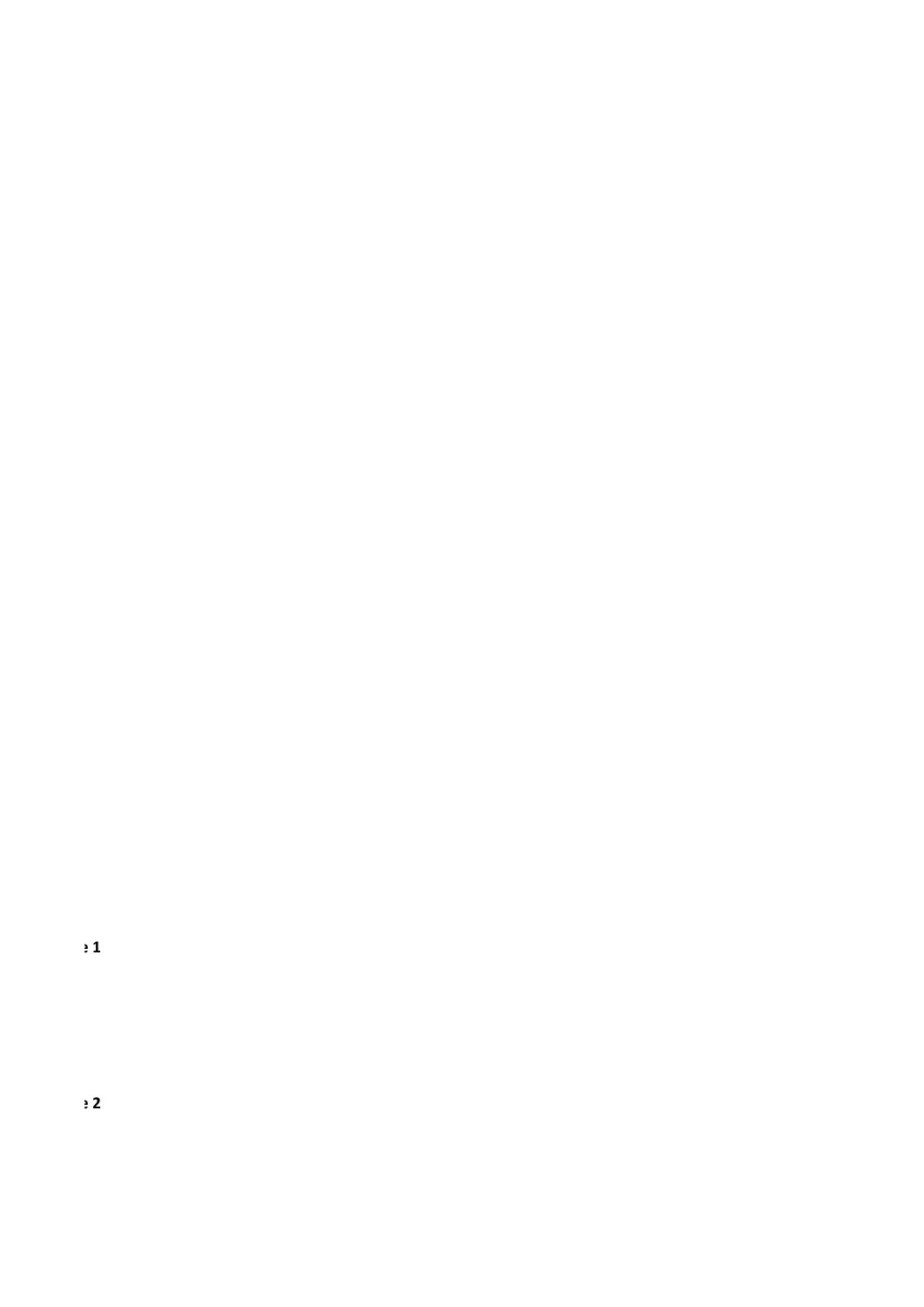erie 1

erie 2

Z) - YEGUA

 ${\sf R}$ 

 $\pmb{\mathsf{R}}$